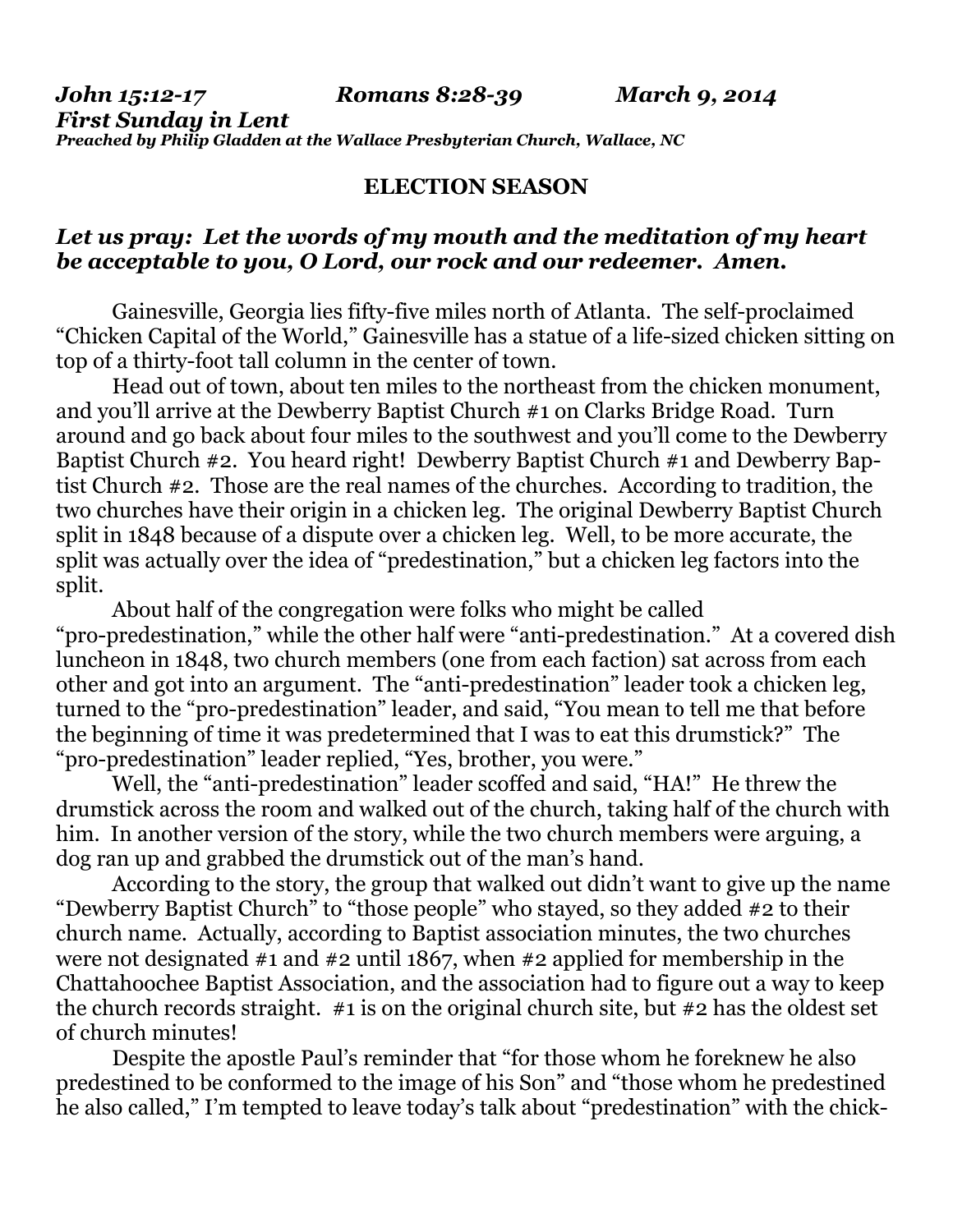en leg! Although these verses from Romans 8 are frequently quoted in discussions/arguments/explanations of predestination, the focus of Paul's writing is really on our Christian calling to live with hope in God's unfailing promises.

Oh well — I can't resist! Here are some random thoughts about "predestination":

 \* on a bumper sticker seen in Wilmington: "Even people who believe in predestination look both ways before they cross the street!"

\* "What is to be will be, even if it ain't never."

 \* "Que sera, sera, whatever will be, will be. The future's not ours to see. Que sera, sera."

\* "If it's meant to be, it will be."

 I have a Calvin & Hobbes cartoon scotch-taped to my computer monitor in my study. The little boy, Calvin, is steering his wagon, as his stuffed (but real to him) tiger, Hobbes, pushes him down the hill. Calvin asks Hobbes, "Do you believe in fate?" As Hobbes jumps in the wagon for the ride, he asks, "You mean, that our lives are predestined?" As the wagon starts to take off from the dock, Calvin turns around and says to Hobbes, "Yeah . . . that the things we do are inevitable." In the final panel, as the little boy and his tiger soar over the lake in their wagon, Hobbes says, "What a scary thought!"

 Presbyterians aren't the only Christians who have some sense of "predestination," but the idea and Presbyterians have been attached at the hip, especially since the time of our forefather in the Reformed tradition, John Calvin. However, if we jump in the wagon with Calvin & Hobbes and soar out over the lake with the idea that "the things we do are inevitable" because they were predestined, we'll miss the mark (and we will also be able to escape responsibility for many of the things we do and don't do in our lives).

 When the apostle Paul writes about predestination and calling and justification and glorification as God's people, he does so to instruct people what it means to live as God's people, not just for the future but also right here and now. When we think about predestination, we tend to get caught up in "what's in it for me?" kind of thinking. Paul paints a BIG picture of God's purpose and plan — a purpose and plan that certainly *includes* you and me, but also goes far beyond just the details of your life and mine to include all of creation.

 The headings in my study Bible for Romans 8:28-39 are "Ground and Assurance of Christian hope" and "Our confidence in God." The Westminster Confession of Faith, one of the foundational confessional documents of our Presbyterian and Reformed faith, puts it this way in Chapter 20 about "Of the Assurance of Grace and Salvation." The language is a little more formal that we're used to, but you'll hear Paul's words in Romans 8 coming through loud and clear: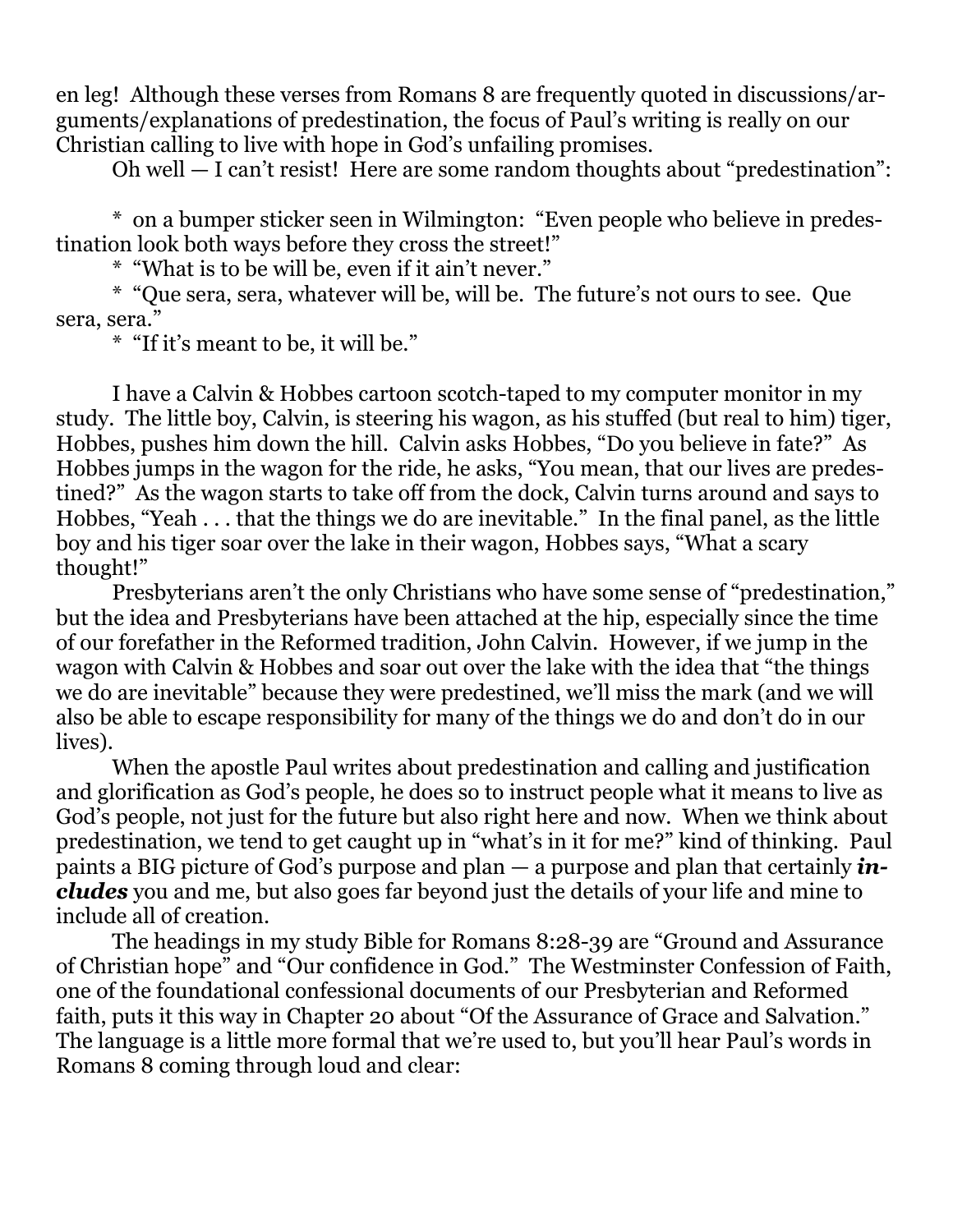*This certainty is not a bare conjectural and probable persuasion grounded upon a fallible hope; but an infallible assurance of faith, founded upon the divine truth of the promises of salvation, the inward evidence of those graces unto which these promises are made, the testimony of the Spirit of adoption witnessing with our spirits that we are the children of God; which Spirit is the earnest of our inheritance, whereby we are sealed to the day of redemption.* 

Here's a way to think about what it means to live as God's people who are predestined, elected, called, justified, and glorified in Jesus Christ. You might have to use your imagination just a little bit, since we've had so much rain, snow, and ice in the past six weeks. Just think about the people out in California who are facing a severe drought now and later in the spring when there's not enough snow melt to provide the water they will need this summer. This image comes from one of our seminary professors.

 Living as God's predestined, called, elected, justified, and glorified children, "we are like people on a drought-parched land, who hear the distant thunder of the approaching storm. The freshening wind brings with it the smell of rain and the first few drops of moisture. We rejoice as we stand on that barren land, knowing it will soon be washed with the life-giving rain whose presence we already sense. So we stand in our parched and barren present, looking forward with confidence to God's redemption we see begun in Christ, a redemption sure to come because with the Spirit's presence, we already feel those first showers of God's own healing love."1

The word "predestination" makes us think about the future: what is our destiny? What's going to happen to us down the line? But Paul's encouragement and assurance is not just  $-$  or maybe even primarily  $-$  about our future life. Instead, Paul writes about our present Christian lives in light of God's assured future. In the meantime and in anticipation of that promised future, we might feel like we are living on a "droughtparched land." When life batters you from all sides, you might feel as if you're nothing more than "sheep to be slaughtered." When times are hard (and they are in many ways for many people), you might think you're cut off from God's love. Even the psalmists join us in crying out to God when life is hard, "How long, O Lord?"

 You'll notice in our order of worship that the choir's anthem is under PRO-CLAIMING GOD'S WORD. The choir proclaims God's Word every week, but we've been especially blessed last Sunday and today with the two anthems, "The Majesty and Glory of Your Name" and "Who Shall Separate Us?" Pepper Choplin took the words of our anthem straight from Romans 8:31-39. Combined with his beautiful and soaring music, the anthem surely proclaims God's Word of the ground and assurance of Christian hope: "I am persuaded that nothing on earth can separate us from the love of God."

 Look at the last line of the anthem: "We will live within the love of our Lord." We won't just exist. We won't sit back and do nothing. We won't escape responsibility because "the things we do are inevitable." We won't despair because of hardship or distress or persecution or famine or nakedness or peril or sword. No, in all these things we are more than conquerors — not because of anything we've done on our own, but